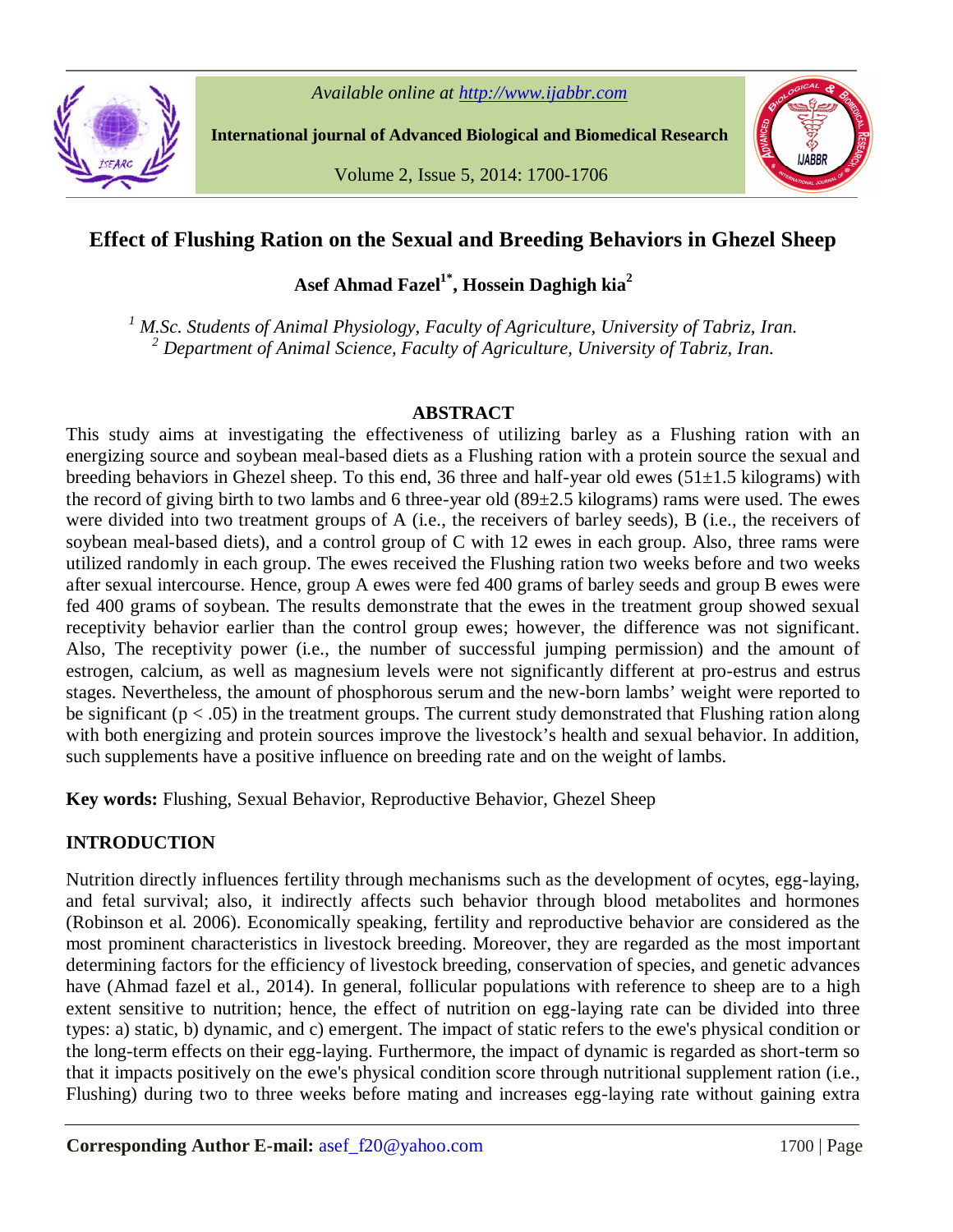weight(Scaramuzzi et al., 2006; Somchit-Assavacheep, 2011). Sexual behavior is mainly related to the females' power of attraction and receptivity (Çağdaş et al., 2010) by which both environmental and physiological factors can affect both males and females (Hurley, 1989). There are several studies about protein importance in reproduction. Using protein in ewes ration significantly increased ovulation and pregnancy rate (Ocak et al. 2006). Providing excess dietary crude protein (CP) during the 5-8 days before anticipated estrus (i.e. beginning of the mid-luteal phase) increased the ovulation rate (Smith & Stewart, 1990;). Also, the sexual attraction of female animals is pertained to the males' attraction and stimulation upon the female breeds; furthermore, the females' sexual receptivity is related to the females' sexual permission to the males for jumping and successful ejaculation into the females' vagina (Tilbrook et al., 1990). A plethora of studies demonstrate that nutritional materials play a significant role in livestock sexual behavior (Pfaff, 1990; Hidiroglou, 1979b, 1979a; Sabra & Hassan, 2008). Appropriate nutrition along with the hormone levels relate to the reproduction behavior and play a prominent role on the livestock sexual behavior. Considering all sheep, the males' receptivity ability and attraction behavior occur in a short period of time within the estrous stage (Tilbrook et al., 1990). To this end, the current study aims to investigate the improvement of livestock sexual and breeding behaviors through using Flushing ration.

#### **MATERIALS AND MTHODS**

The trial was carried out at the breeding and research farm of Ghezel sheep in Miandoab, (1371m above sea level, longitude 36º: 9'' East and latitude 36º:58'' North). For this study, 36 three and half-year old ewes (50±3 kilograms) with the record of giving birth to two lambs and the body condition score of approximately 3 within the same environmental conditions were assigned to two groups of 14. Also, 4 three-year old  $(89\pm 2.6 \text{ kilograms})$  rams were put to two groups of two. The release time of the rams was from 08:00 A.M. to 12:00 P.M. and 04:00 P.M. to 08:00 P.M.; also, the ewes were selected randomly and were released within the groups. The observations involved direct observation as well as camera recording and reviewing of livestock sexual behavior. The sheep in each group were fed 4 times daily, with the mixed ration of TMR in table 1 in clouding sheep in group A received Barley grain (400 g) group B : soybean meal (equivalent with the protein of 400 g of barley grain) and Group C: control (basal diet). The rations were formulated based on NRC table (1985). The sheep were synchronized in terms of sexual receptivity in 14 days by CIDR made by New Zealand Ltd (No. 39020401-0608) and 48 hours after sexual receptivity synchronization with CIDR, the rams were set free in the flock. The experiment was carried out one week before and one week after inoculation the sheep sexual intercourse.

Sexual receptivity observation in the sheep was recorded in both groups from the initial to the final contact which involved successful sexual jumping culminating in the ejaculation of the male's penis into the female animal. Also, the breeding percentage and birth weight were measured. The sheep samples of blood were tested in three stages, namely the initial experiment, 48 hours, and 24 hours after CIDR taken from the jugular vein of the ewes' neck. The blood serum samples were separated using a centrifuge with 3000 rpm for 15 minutes and were stored in the freezer with at -20° C until analysis of microtubes. The levels of hormones and metabolites were measured using ELISA and spectrophotometric methods. The estrogen-measuring kits were made by DRG German Company (ELA-1567); also, the calcium magnesum and phosphorus metabolites were produced by the Bio- Chemistry of Tehran, Iran.

For the analysis of data, the researcher has made use of SAS and the procedures of Freq. and GLM. Also, the means were compared by tukey test.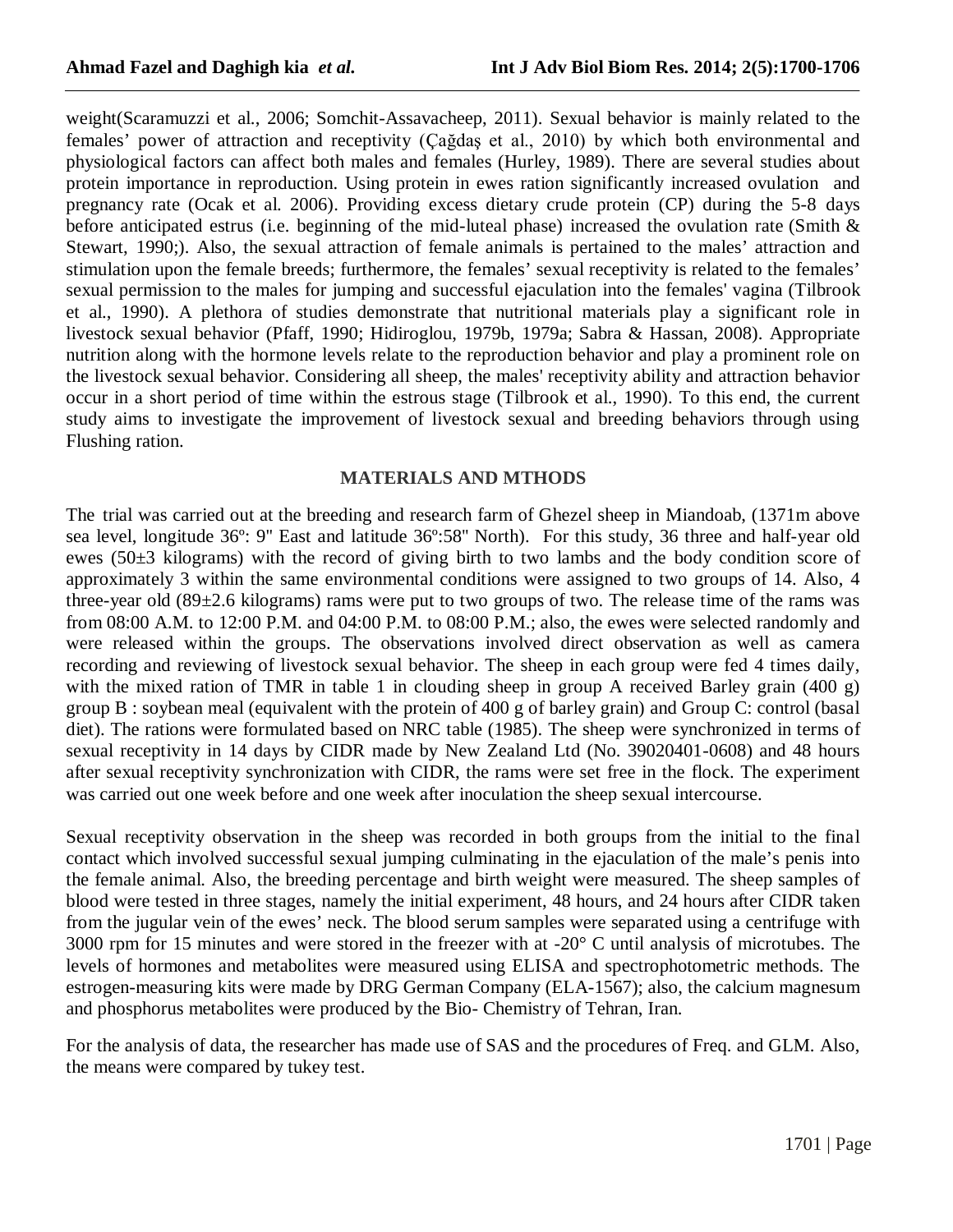| <b>Table 1</b> ingredient and nutrient composition of experimental diets |       |      |      |  |  |
|--------------------------------------------------------------------------|-------|------|------|--|--|
| <b>Item</b>                                                              | A     | B    |      |  |  |
| Ingredient $(\% )$                                                       |       |      |      |  |  |
| Alfalfa hay                                                              | 41    | 28   | 29   |  |  |
| Barley grain                                                             | 27    | 13   | 15   |  |  |
| Wheat straw                                                              | 29    | 50   | 51   |  |  |
| <b>Molasses</b>                                                          | 2     | 4    | 5    |  |  |
| Soybean meal                                                             |       | 5.9  |      |  |  |
| Nutrient composition                                                     |       |      |      |  |  |
| Metabolizable energy(Mcal/kg)                                            | 2.19  | 2.12 | 2/0  |  |  |
| Crude protein $(\%)$                                                     | 9.3   | 9.3  | 7.6  |  |  |
| Crude protein $(g/day)$                                                  | 153   | 153  | 100  |  |  |
| (ME/CP) ration                                                           | 0.235 | 0.23 | 0.26 |  |  |
| Calcium $(g/day)$                                                        | 5.5   | 5.3  | 5.1  |  |  |
| Phosphorus $(g/day)$                                                     | 2.69  | 2.66 | 2.20 |  |  |

|  |  | <b>Table 1</b> Ingredient and nutrient composition of experimental diets |  |
|--|--|--------------------------------------------------------------------------|--|
|  |  |                                                                          |  |

# **RESULTS AND DISCUSSION**

The results of the current study show that the use of supplementary Flushing ration with an energizing source and soybean meal-based diets as a Flushing ration with a protein source improve the sexual and breeding behaviors in Ghezel sheep before their sexual intercourse. As can be seen in Table 2, the ewes in the treatment group showed sexual receptivity behavior earlier than the control group ewes; however, the difference was not significant. Also, the receptivity power (i.e., the number of successful jumping permission) was not significantly different. As shown in table 3, the estrogen level of blood in these sheep in the treatment group was higher but not significant in comparison to the control group. It indicates the early sexual behavior. Robinson et al. (2006) reported that since the steroid hormones has an important role in controlling sexual behavior, the quick development and growth of follicles as well as the increase in the hormones level, especially estrogen, influences the livestock sexual behavior positively.

| Table 2. Effects of flushing die on Sexual Behavior   |       |       |       |            |           |  |
|-------------------------------------------------------|-------|-------|-------|------------|-----------|--|
|                                                       |       |       |       | <b>SEM</b> | P-value   |  |
| The Initial Period of<br><b>Sexual Receptivity</b>    | 32.11 | 31.05 | 33.79 | 0.29       | <b>Ns</b> |  |
| The Total Hours of<br>Sexual Receptivity <sup>1</sup> | 37.52 | 38.46 | 36.82 | 0.36       | <b>Ns</b> |  |
| <b>Sexual Receptivity</b>                             | 26    | 27    | 23    |            | <b>Ns</b> |  |

1 The Number of Hours after CIDR-Taking

Increasing concentrations of Estradiol leads to sexual behavior within 1 to 2 days (Çağdaş et al., 2010). As is evident in table 3, the amount of calcium and magnesium serum in the two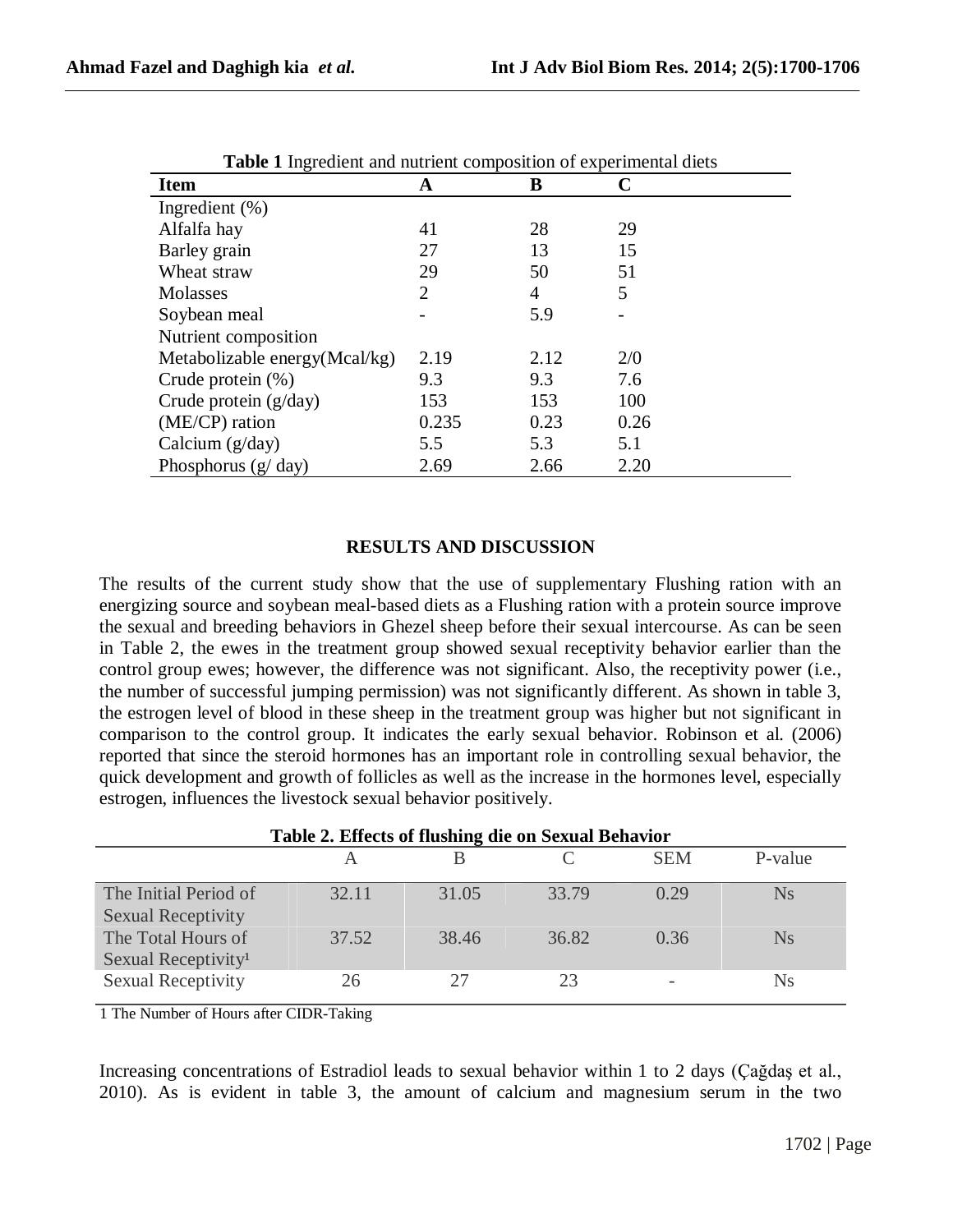experimental groups was not reported to be significant; nonetheless, the level of phosphorus in the two groups with Flushing ration (particularly the group which were fed barley) increased significantly in comparison to the control group. The results of the current study are in line with Seifi et al.'s (2005) study in that calcium and phosphorous levels in pregnant cattle's blood were higher than their not pregnant ones ( $p \le 0.05$ ).

Phosphorus deficiency results in decreased pregnancy rates, increased ovarian cystic follicles, activity, and reduced fertility in general. In a study on twenty-seven heifers, Marrow (1980) demonstrated that Phosphorus deficiency ration causes increased level of insemination rate per pregnancy from 103 to 208. In addition, Pugh et al. (1985) reported that reduced level of phosphorus causes reproductive problems. Phosphorus is regarded as one of the components of nucleic acids, nucleotides, and most of the proteins. Also, phosphorus is considered for the transmission of energy and normal metabolism of phospholipids; furthermore, it is regarded as the main part of coenzymes (Seifi et al., 2005). Moreover, the presence of phosphorus in the synthesis of phospholipids and CAMP enjoys the main role on reproductive behavior. Hurley and Doane (1989) showed that protein-dependent calcium and phosphorus and protein-dependent CAMP are very important in the mediation of hormones activity Calcium-dependent mechanisms play a prominent role in the biosynthesis of steroids within the adrenal glands and ovaries. Besides, calcium is involved in use of cholesterol through mitochondria or the stimulation of changing pregnenolone to progesterone stimulation (Seifi et al., 2005). The stimulation of GnRH and the release of LH from the anterior pituitary is associated with calcium-dependent mechanisms and in the absence or blocking of calcium, LH is not released (Hurley & Doane, 1989).

| Table 3. Effects of flushing diet on Serum Hormones and Metabolites |                                |       |       |       |            |           |
|---------------------------------------------------------------------|--------------------------------|-------|-------|-------|------------|-----------|
|                                                                     | <b>Blood-</b>                  | A     | B     |       | <b>SEM</b> | Pvalu     |
|                                                                     | <b>Sampling</b><br><b>Time</b> |       |       |       |            |           |
|                                                                     |                                | 31.9  | 29.8  | 30.2  | 2.66       | <b>Ns</b> |
| Estrogen                                                            | 2                              | 41    | 43.5  | 40.4  | 3.88       | <b>Ns</b> |
|                                                                     | 3                              | 69.3  | 71.2  | 67.4  | 5.64       | <b>Ns</b> |
|                                                                     |                                | 14.37 | 14.54 | 13.42 | 1.74       | <b>Ns</b> |
| Calcium                                                             | $\overline{2}$                 | 21.21 | 19.30 | 18.3  | 1.76       | <b>Ns</b> |
|                                                                     | 3                              | 14.57 | 15.6  | 15.32 | 1.65       | <b>Ns</b> |
|                                                                     |                                | 2.7   | 3.1   | 3.41  | 0.47       | <b>Ns</b> |
| Magnesium                                                           | 2                              | 3.8   | 4.2   | 3.55  | 0.56       | <b>Ns</b> |
|                                                                     | 3                              | 4.31  | 4.11  | 3.98  | 0.62       | <b>Ns</b> |
|                                                                     |                                | 5.18  | 5.62  | 4.98  | 0.78       | <b>Ns</b> |
| Phosphorous                                                         | $\overline{2}$                 | 6.86  | 5.77  | 3.98  | 1.2        | *         |
|                                                                     | 3                              | 7.44  | 6.75  | 4.45  | 1.45       | ∗         |

As shown in Table 4, the breeding rate in both of the experimental groups receiving Flushing ration is higher than the control group which is due to the increased number of growth follicles and egg-laying. Molle et al.'s (1997) study is consistent with the current study in that the use of soybean meal increases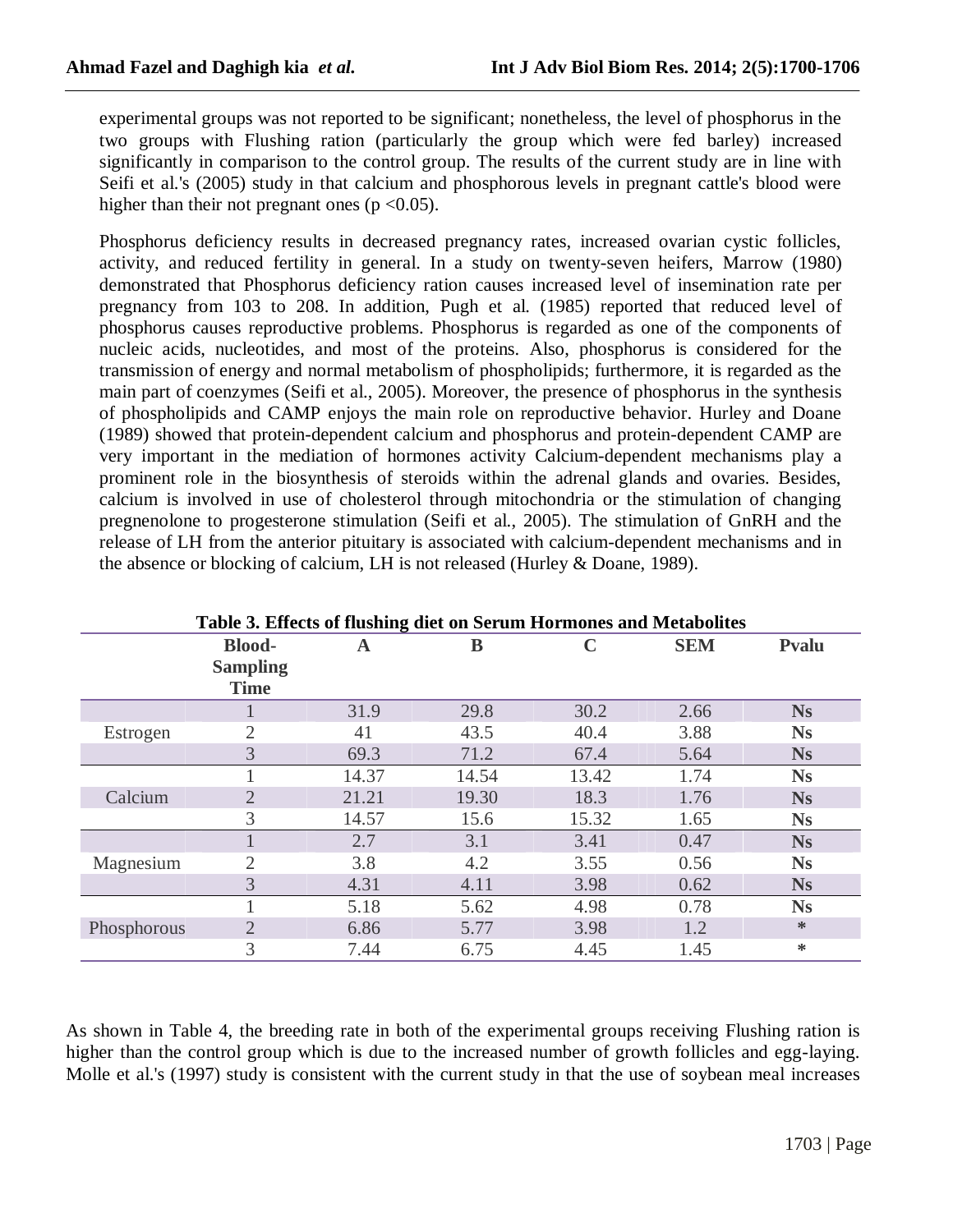the fertility and pregnancy rates  $1$  in the first sexual intercourse. Also Daghighkia et al. (2011) have demonstrated that the use of barley and vegetable oil can be regarded as an energy source in the Flushing ration which improves the livestocks' reproductive performance and pregnancy. In contrast, Amanlou et al., (2010) reported that the use of protein source with low degradation in the rumen during the late periods of pregnancy does not have a significant role on the breeding rate.

Table 4 indicates that the ewes receiving the Flushing ration (especially soybean) enjoyed heavier lambs than the control group (p<.05). The consumption of a protein source with an average degradation in the rumen and an energy source in Flushing ration increased the birth-weight of lambs (both males and females) which corresponds with the results of Sabra and Hassan's (2008) study. Nevertheless, Webb et al. (2010) reported that dietary protein sources do not influence the birth-weight of lambs significantly.

| Table 4. Effects of flushing diet on Sheep Reproductive Traits |             |         |           |                 |                             |  |
|----------------------------------------------------------------|-------------|---------|-----------|-----------------|-----------------------------|--|
| Group                                                          | No. of      | Lambing | Fertility | Twin-           | Birth Weight                |  |
|                                                                | offspring's | rate    |           | <b>Breeding</b> | (Kg)                        |  |
|                                                                |             | 109.9   | 91.66     | 8.3             | $4.86 \pm 0.068^a$          |  |
|                                                                |             | 118     | 91.66     | 16.6            | $4.94 \pm 0.089^{\text{a}}$ |  |
|                                                                |             | 100     |           |                 | $4.02 \pm 0.073^b$          |  |

Numbers or values within column with different superscripts are different ( $p < 0.05$ ).

# **CONCLUSION**

The utilization of flushing diet including protein or energy source before the sexual intercourse improves both the sexual receptivity and the reproductive performance of sheep. Also, we conclude that flushing diet along with nutrients have a positive influence on breeding rate which is due to an increase in follicle growth rate and egg-laying

# **REFERENCES**

Ahmad Fazel, A., Daghigh kia, H., Hosseinkhani, A., Moghaddam, Gh., Alijani, S., Olfati, A. (2014). Investigating the Effectiveness of Nutrition on the Sexual and Breeding Behaviors in Ghezel Sheep. *International journal of Advanced Biological and Biomedical Research*, 2(3), 715-722.

Amanlou, H., Karimi, A., Mahjoubi, E., and Milis, C. (2010). Effects of supplementation with digestible undegradable protein in late pregnancy on ewe colostrums production and lamb output to weaning. *Journal of Animal Physiology and Animal Nutrition doi, 10.1111/j. 1439-0396.2010.01092.x.*

Çağdaş, K., Orman, A, Topal E, & Çarkungöz, E. (2010). Effects of supplementary nutrition in Awassi ewes on sexual behaviors and reproductive traits. *J. Biol. Enviro. Sci.*, 4(10), 15-21.

Carter, C. S. (1992). Neuroendocrinology of sexual behavior in the female. In: *Behavioral Endocrinology*, (Eds.: J. B. Becker, S. M. Breedlove, & D. Crews). MIT Press, Cambridge, pp. 71– 96.

The number of lambs an ewe is able to bear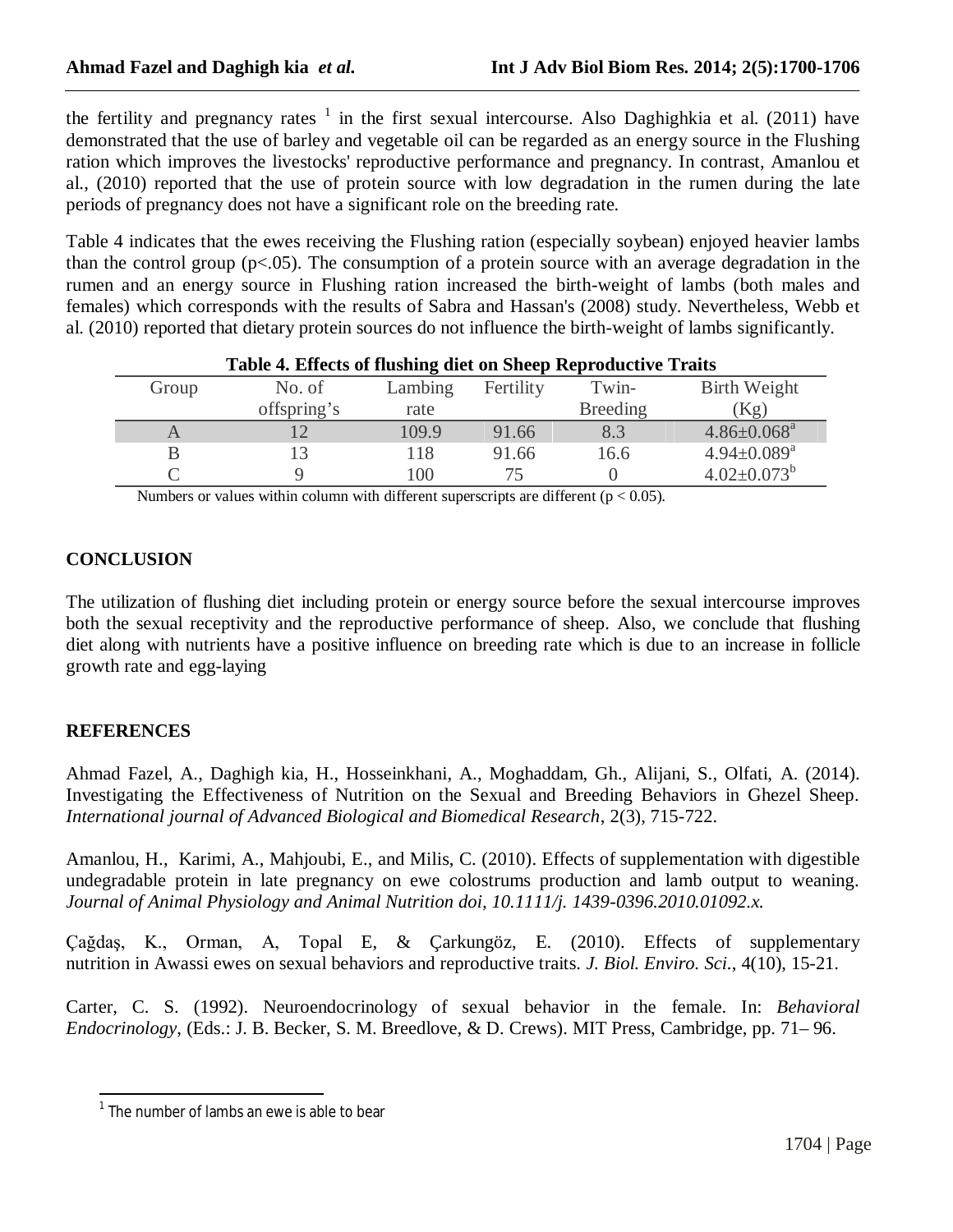Daghighkia H., Mohamadi Chapdareh, W., Hossein Khani A., Moghaddam G., Rashid A., Sadri H., & Alijani, S. (2011). Effects of flushing and hormonal treatment on reproductive performance of Iranian Markhoz goats. *J. Anim. Physiol. Anim. Nut.* doi: 10.1111/j.1439-0396.2011.01234.x.

Hidiroglou, M. (1979a). Trace element deficiencies and fertility in ruminants: A review. *J. of Dairy Sci.*, 62, 1195–1206.

Hidiroglou, M. (1979b). Manganese in ruminant nutrition. *Can J. Anim. Sci.*, 59, 217–236.

Hurley, W. L. & Doane, R. M. (1989). Recent development in the role of vitamins and minerals in reproduction. *J. Dair. Sci.*, 72, 784–804.

Hurley, L. S. & Keen, C. L. (1987). Manganese. In: *Trace elements in human and animal nutrition*, 5th ed., (Ed.: W. Mertz). Academic Press, San Diego, pp. 185–223.

Katz, L. S. & McDonald, T. J. (1992). Sexual behavior of farm animals. *Theriogenology*, 38, 239–253.

Marrow, D.A. (1980). Current therapy in theriogenology.  $1<sup>st</sup>$  Edn. W.B. Saunders Co. Philadelphia. p, 449.

Meschy, F. (2000). Recent progress in the assessment of mineral requirements of goats. *Livest Prod Sci*, 64, 9-14.

Molle, G., Branca, S., Ligios, S., Sitzia, M., Casu, S., Landau, S., and Zoref, Z. (1995). Effect of grazing background and flushing supplementation on reproductive performance in Sarda ewes. *Small Ruminant ßes,* 17, 245-254.

Ocak, N., Cam, M. A., Kuran, M. (2006). The influence of pre- and post-mating protein supplementation on reproduction performance in ewes maintained on rangeland. *Small Ruminant Research,* 64, 16-21.

Pfaff, D. W. (1999). Hormone-Controlled Drives. In: *Drive: Neurobiological and molecular mechanisms of sexual motivation*, (Ed. D.W. Pfaff). MIT Press, Cambridge, pp. 48–51.

Robinson, J. J. C. J. Ashworth, J. A. Rooke. (2006). Nutrition and fertility in ruminant livestock. *Animal Feed Science and Technology. Review,* 126,259-276.

Sabra, H.A, and S.G. Hassan. 2008.Effect of new regime of nutritional flushing on reproductive performances on Egyptian barki ewes. *Global veterinaria*, 2(1),28-31.

Scaramuzzi, R. J., Campbell, B. K., Downing, J. A., Kendall, N. R., Khalid, M., Mu~noz-Gutierrez, M., Somchit, A. (2006). A review on the effects of supplementary nutrition in the ewe on the concentration of reproductive and metabolic hormones and the mechanisms that regulate folliculogenesis and ovulation rate*. Journal of Reproduction Nutrition,* 46, 339-354*.*

Somchit-Assavacheep, A. (2011). Influence of Nutritional Management on Folliculogenesis in Ewes. *Thai J. Vet. Med. Suppl*., 41, 25-29.